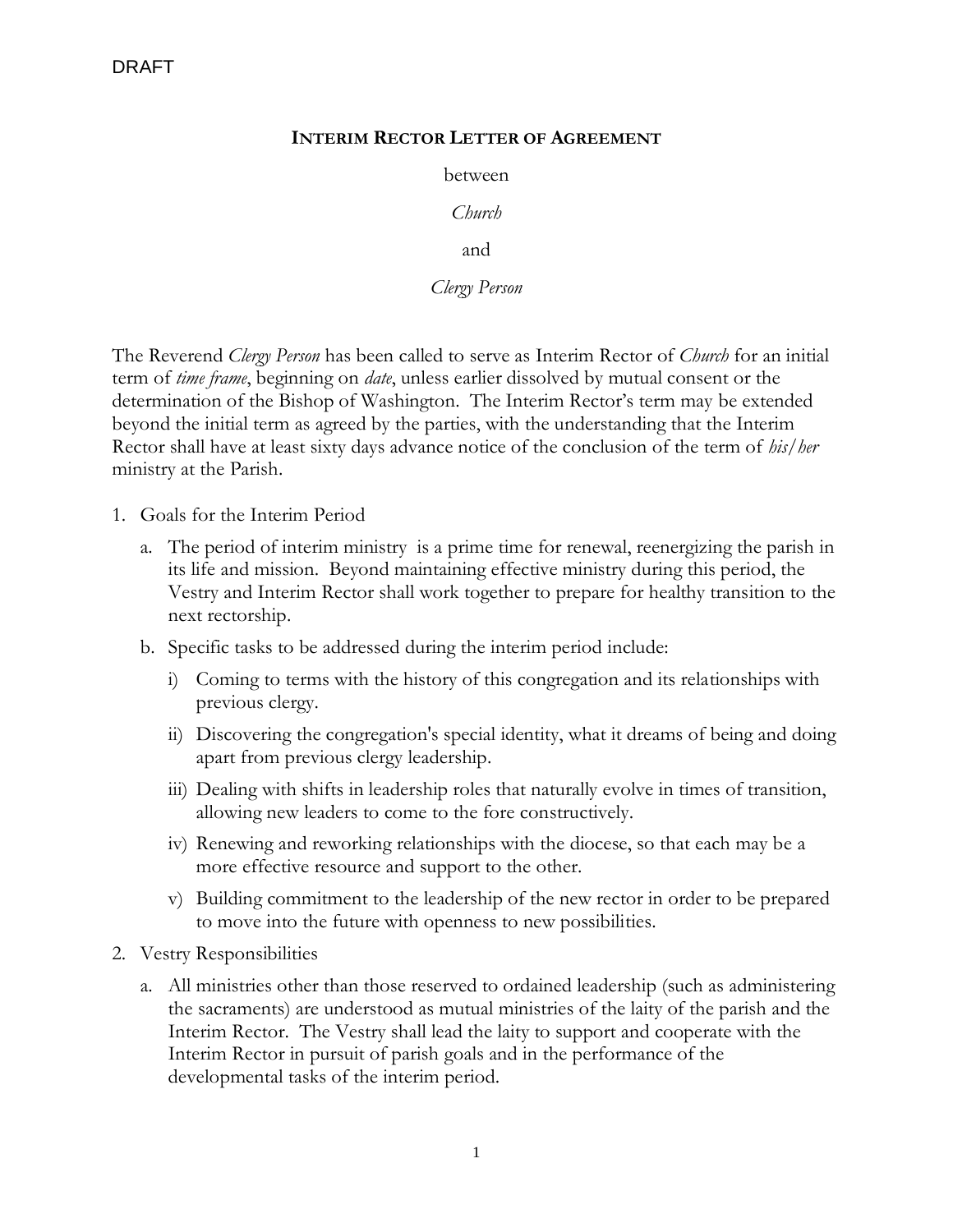- b. The Vestry is the legal agent for the parish in all matters concerning its corporate property and in its relationship with the Interim Rector. The Vestry will see that the Interim Rector is properly supported, personally and organizationally as well as in the Vestry's financial obligations to the Interim Rector.
- 3. Interim Rector Responsibilities
	- a. The Interim Pastor represents and extends the ministry which is the Bishop's pastoral and canonical responsibility for congregations in leadership transition. The Interim Rector shall lead the Parish as pastor, priest and teacher, sharing in the councils of this congregation and of the whole church, in communion with our Bishop. In these capacities, the responsibilities of the Interim Rector shall include:
		- i) Working with the Vestry and other lay leaders to maintain the regular schedule of worship services and preaching, education, pastoral care and pastoral offices (weddings, funerals, baptisms), calling upon the sick and shut-in, visiting newcomers, and ongoing administration of the parish.
		- ii) Supervising all parish staff in the exercise of their responsibilities and ministries, for which they shall be accountable to the Interim Pastor.
		- iii) Functioning as Chair of the Vestry, and support the Vestry in its responsibilities.
	- b. The primary goal of the Interim Rector's ministry is to prepare the congregation for the coming of the next rector. To this end, the work of the Interim Rector shall include:
		- i) Helping the congregation deal with its grief and any other unresolved issues arising from the rector's departure.
		- ii) Dealing with internal conflicts and help heal any divisions within the congregation.
		- iii) Helping the Vestry, lay leaders and staff make such changes as may be needed to align parish life and administration with generally accepted standards in the diocese.
	- c. The Interim Rector shall meet periodically as requested with the Bishop, the Canon for Congregational Vitality, and the Canon to the Ordinary to review the progress of the interim rectorship and shall submit such written reports as are requested by the Bishop from time to time.
	- d. The Interim Rector will communicate regularly with any consultant engaged to assist in the search process.
	- e. The Interim Rector shall not be eligible to be a candidate for Rector.
- 4. Times of Work and Leave.
	- a. The Interim Rector's scheduled workweek is five days, which shall include Sunday activities. The Interim Rector is expected to preserve at least one continuous twentyfour hour period each week solely for personal and family use.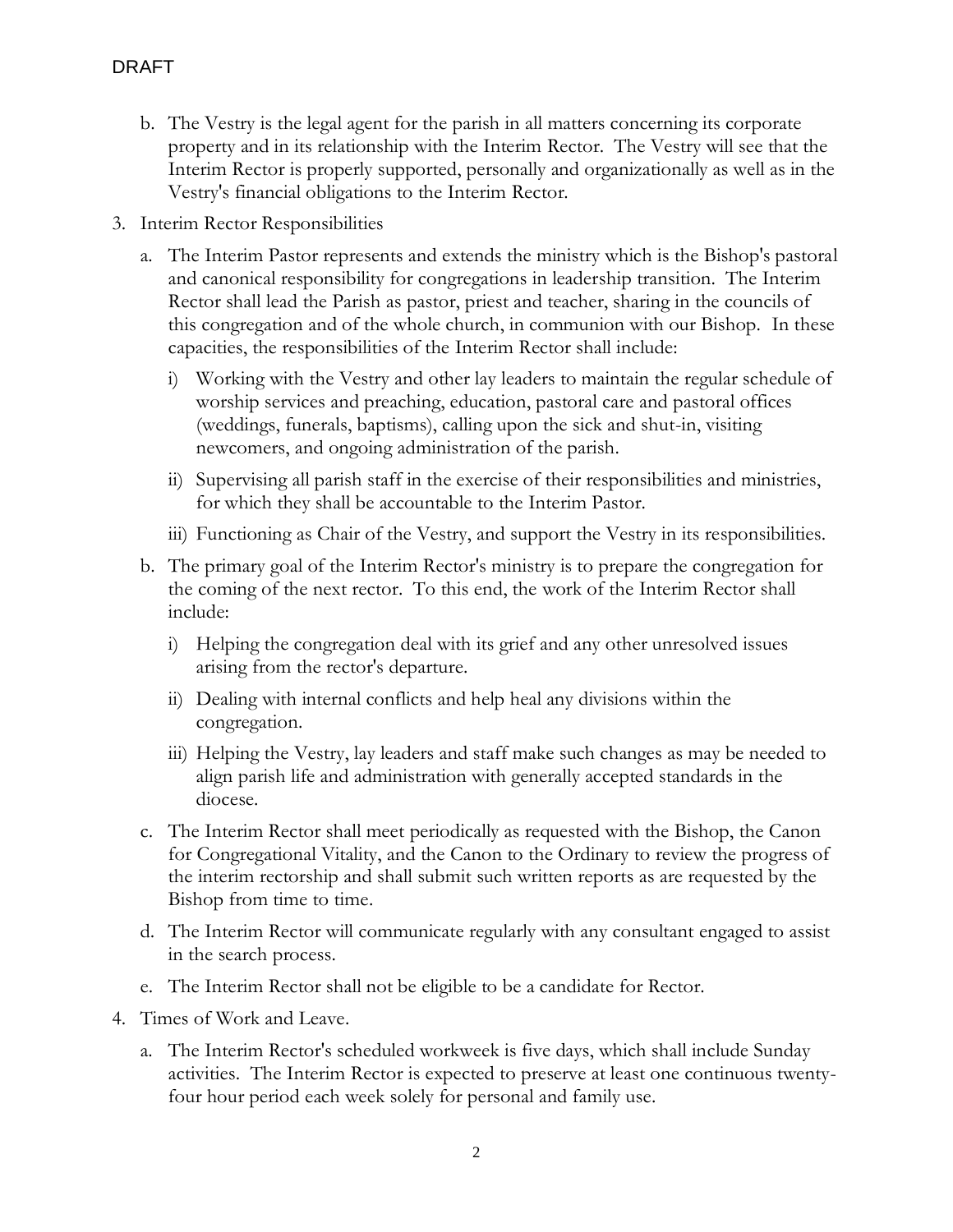- b. The Interim Rector will have the following periods of leave at full compensation:
	- i) National Holidays, to be taken so as not to interfere with worship for major occasions.
	- ii) Annual Vacation, at the rate of one month per year, consisting of twenty-three workdays, which shall include five Sundays.
	- iii) Sick Leave, which shall accrue at the rate of [12] days of sick leave per calendar year. Sick leave is to be used when ill, to care for dependent family members who are ill, or to attend personal medical appointments.
	- *iv) [Professional Development Leave, at the rate of two weeks per year [excepting Sundays?]]*
- 5. Compensation.
	- a. The Interim Rector's cash compensation shall be the sum of (i) *amount* salary per month, paid monthly *plus (ii)* a quarterly payment as compensation for half of the Interim Rector's expense under the Self Employment Contribution Act, computed by multiplying 7.65% *times* the salary paid during the previous calendar quarter.
	- b. Upon the Interim Rector's request, the Vestry will designate a portion of the Interim Rector's salary as total amount as rental allowance in accordance with Section 107 of the Internal Revenue Code of 1986 and regulations promulgated thereunder.
	- c. The Vestry shall pay the following benefits:
		- i) Church Pension Fund Assessment on the Interim Rector's annual salary.
		- ii) [Group Life and Accidental Death and Dismemberment Insurance To be confirmed with Kathleen Hall at CH.]
		- iii) [Workers' Compensation Insurance, as provided by State Law To be confirmed with Kathleen Hall.]
		- iv) The Interim Rector will receive health coverage paid by the parish (contact Kathleen Hall for dollar amount).
	- d. The Vestry shall reimburse the Interim Rector for the following expenses incurred by the Interim Rector in carrying out the responsibilities of office:
		- i) Travel expenses, at the prevailing IRS rate (currently \$0.505 per mile, plus out-ofpocket costs of parking fees, tolls, bus fares, etc., [subject to a maximum of  $\frac{1}{2}$  per month.
		- ii) Other reasonable expenses (subject to a limit of \$\_\_\_\_\_\_\_\_ per calendar year) incurred in carrying out the responsibilities of the Interim Rector. Individual expenses greater than  $\frac{1}{2}$  shall be approved in advance by \_\_\_\_\_\_\_.
		- iii) Professional Development expenses up to \$\_\_\_\_\_ per calendar year.
- 6. Discretionary Fund. In lieu of the funds specified in Canon II.9.5(b)(6) in the Canons of the General Convention, the Vestry agrees to make available from the operating budget an amount of \$\_\_\_\_\_\_ per month to be administered by the Interim Rector. The